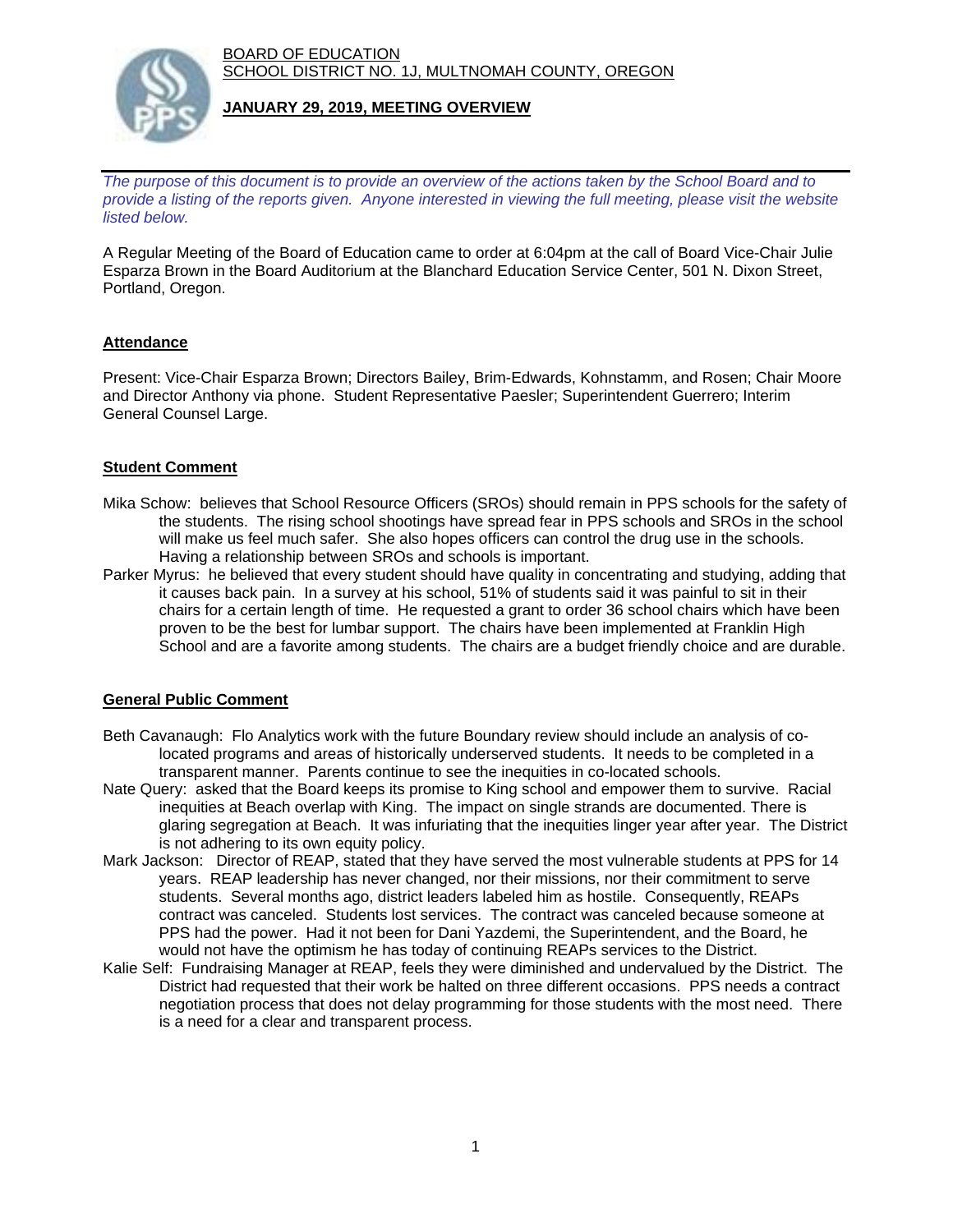### **Superintendent's Report**

Superintendent Guerrero reported on the following: Measure 98 and the funding it provides; conversations with our stakeholders; visiting programs and seeing students in action; visioning process; Classified Connections gathering; Success Schools Survey; *I Have a Dream* event; and, Principal Curtis Wilson received a lifetime achievement award for his service to students.

## **Action Items**

- Second Reading: Student Representative Policy Public Comment: None.
- Exemption from Competitive Bidding and Authorization for Use of a Request for Proposals Alternative Contracting Method for the Secure Schools Project Public Comment
	- None.
- Resolution to Suspend Approval of an IGA between the City of Portland, through the Portland Police Bureau, and Portland Public Schools Public Comment:
	- Faisal Osman, Madison High School, stated that he was a member of the Multnomah Youth Commission. It was hard for students to attend the meeting due to the time the item was scheduled. The goal is to keep RJA alive, but their Restorative Justice Coordinate was removed from the school. The money for an SRO could be applied to students for emotional support. Why should PPS fund SROs? Many students face trauma around SROs.
	- Jamari Signor, Jefferson High School spoke of his experiences as a student. SROs were not performing any duties in high schools. He has not seen them be a resource for students. If PPS is going to give SROs money, then they need to do a job.
	- Ben Snead, Grant High School, thought it was a good idea to have SROs in the schools for student protection. They need to have a trustworthy relationship with students and they need to make sure every interaction is positive. If implemented correctly, SROs reduce crime. If they are not involved in disciplinary actions, they can be successful. Mr. Snead discouraged the idea of suspending the resolution.
	- Leo Baudhuim, Franklin High School, stated there was a lack of transparency around the initial vote. It was disturbing that Board members were misled when told the agreement had to be voted on by the end of December 2018. Only 4 of the 9 high schools had student participation. The District failed to take marginalized voices into account. The IGA should not be enacted. A student engagement session should be scheduled at each of the high schools at a time when students can attend.
	- Nora Burkhartsmeier and Lily Rayor, Cleveland High School, thanked Brim-Edwards for inviting them, adding there was no greater communication to all students regarding the resolution. More time was needed to explore the duties of an SRO. SROs should be educators and role models first. SROs never introduce themselves to students and their power can be misused for disciplinary purposes.
	- Breely Buttitta-Acquino, Roosevelt High School, asked if SROs were really the best way the District can spend money. Roosevelt only has four counselors and more mental and emotional support was needed. How are SROs different than cops? There are more similarities than differences. SROs pose a threat in the school. How are putting guns in schools making students feel safe when the SRO can draw their gun at any time. If an SRO can't stop a shooter, why even have them?
	- Camilla Arze: Madison teacher, stated was a lack of genuine attempts for student input. SROs do not make students feel more safe and secure. Visit the schools and genuinely listen to the students.